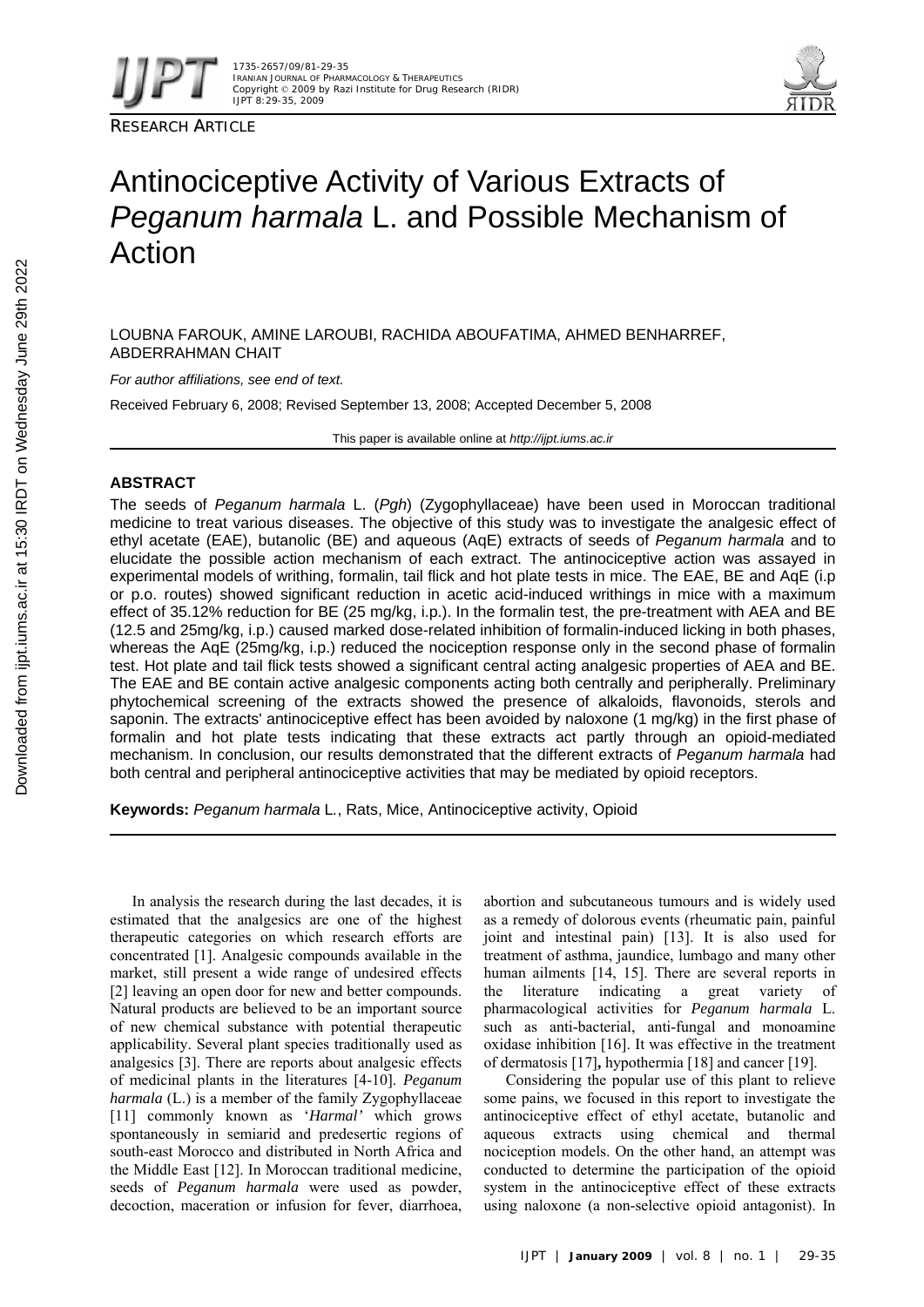addition, preliminary phytochemical screening was conducted in order to determine the phyto-constituents in the tested extracts.

#### **MATERIALS AND METHODS**

#### *Animal Models and Habituation*

Male *Sprague-Dawley* rats and male mice, weighing 180-230 and 25-30 g, respectively, were used in this study. Animals were housed in groups of three rats or six mice per standard makrolon cage, on 12-h light/12-h dark cycle; and air temperature was maintained at  $22 \pm$ 2<sup>oC</sup>. They were offered food and water ad libitum.

Experiments reported in this study were carried out in accordance with current guidelines for the care of laboratory animals and the ethical guidelines for investigation of experimental pain in conscious animals  $[20]$ .

## *Plant Material*

The seeds of *P. harmala* were collected in the month of July 2004 from Marrakech (Haouz, Morocco). Samples of the plant were identified and stored in the Herbarium of faculty of Science Semlalia Marrekech (voucher number 4229).

# *Preparation of Extracts*

The powdered dry seeds of *Peganum harmala* (210 g*)* were extracted with methanol for 24 h in a continuous extraction soxhlet apparatus. This methanolic extract was concentrated and then partitioned successively between water and organic solvents of increasing polarities to afford the new extracts: hexane (hexanic extract), dichloromethane (dichloromethane extract), ethyl acetate (ethyl acetate extract) and *n*-butanol (butanolic extract), in this order, as well as aqueous extract, which is the water-soluble remaining extract. The extracts obtained were concentrated using a rotary evaporator, and dissolved and made up to appropriate volume with 0.9% NaCl just before experiment. Chemistry procedures allowed obtaining the following yields: 21.9% methanolic extract, 1.8% ethyl acetate extract (EAE), 6.7% butanolic extract (BE) and 6.1% aqueous extract (AqE), respectively.

## *Determination of Acute Toxicity*

Acute toxicity was determined as described by Lorke  $[21]$ . Mice were treated intraperitoneally  $(12.5, 12.5)$ 25 and 50 mg/kg) and orally  $(25, 50$  and 100 mg/kg) with AEA, BE and AqE, whereas the control groups received normal saline orally or intraperitoneally. Each experimental group contained eight animals (four males and four females). The general symptoms of toxicity were observed for 24 h and mortality was recorded at the end of this period.

## *Antinociceptive Tests Writhing Test*

Abdominal contraction, induced by i.p. injection of acetic acid 0.6%, consisted of a contraction of the abdominal muscle together with a stretching of the hind

limbs [22]. The animals were pre-treated with 0.1ml/10g EAE, BE or AqE of *Peganum harmala* (12.5 or 25mg/kg, i.p.) 30 min before, or the extracts (25mg/kg, p.o.) 1h before, acetic acid injection. The control groups received the same volume of normal saline (0.1ml/10g). The resulting writhe and stretching were observed and counted every 5 min over a period of 30 min after acetic acid injection. Five minutes after the administration of the acid, the number of writhes and stretching movements (contraction of the abdominal musculature and extension of hind limbs) was counted over a 5 min for a period of 30 min. The stretching of elicited analgesic effect was compared to that of an effective dose of acetylsalicylic acid (ASA, 200 mg/kg, i.p.).

## *Formalin Test*

The method used in the present study was similar to that described previously by De Miranda [23] with slight modifications. It consists briefly of subcutaneously injection of 20ul of 20% formalin into the right posterior paw of mice placed in a transparent enclosure. Throughout 5 min prior to this procedure; each mouse was allowed to adapt the testing box and left freely moving and exploring (habituation). The formalin-induced licking of the paw was considered as indicative of the nociceptive behaviour. Using a chronometer; the total time spent in licking and biting the injected paw is recorded, quantifying the nociceptive behaviour. Formalin test in rodent consists of two successive phases [24]. The nociceptive response normally peaked 5 min after formalin injection (earlyphase) and 15-30 after formalin injection (late-phase), representing the tonic and inflammatory pain responses, respectively.

The animals were pre-treated intraperitoneally with EAE, BE or AqE of *P. harmala* (12.5 and 25mg/kg), or with morphine (10mg/kg) or ASA (200mg/kg), 0.5h beforehand. On the other hand, to investigate the participation of opioid system in the antinociceptive effect of the *P. harmala* extracts, animals were pretreated with naloxone (1mg/kg) subcutaneously (s.c.) 15 min before administration of extracts according to the method described by Abdel-Fattah et al. [25].

## *Hot-plate test*

In this test, animals were placed in a glass cylinder on heated metal plate maintained at  $55 \pm 2^{\circ}$ . The latency of nociceptive responses such as licking or shaking one of the paws or jumping was recorded as the reaction time. The animals were pretreated with saline (10ml/kg), morphine (10mg/kg, i.p.) or EAE, BE or AqE (12.5 and 25mg/kg, i.p.), and they were put later at 0, 0.5h on the heated surface of the plate at  $55 \pm 2^{\circ}$ <sup>C</sup>. In order to determine the involvement of opioid system on the antinociceptive effect, naloxone (1mg/kg, s.c.) was administered 15 min before treatment with morphine (10mg/kg, i.p.) EAE, BE or AqE (25mg/kg, i.p.) [26,27].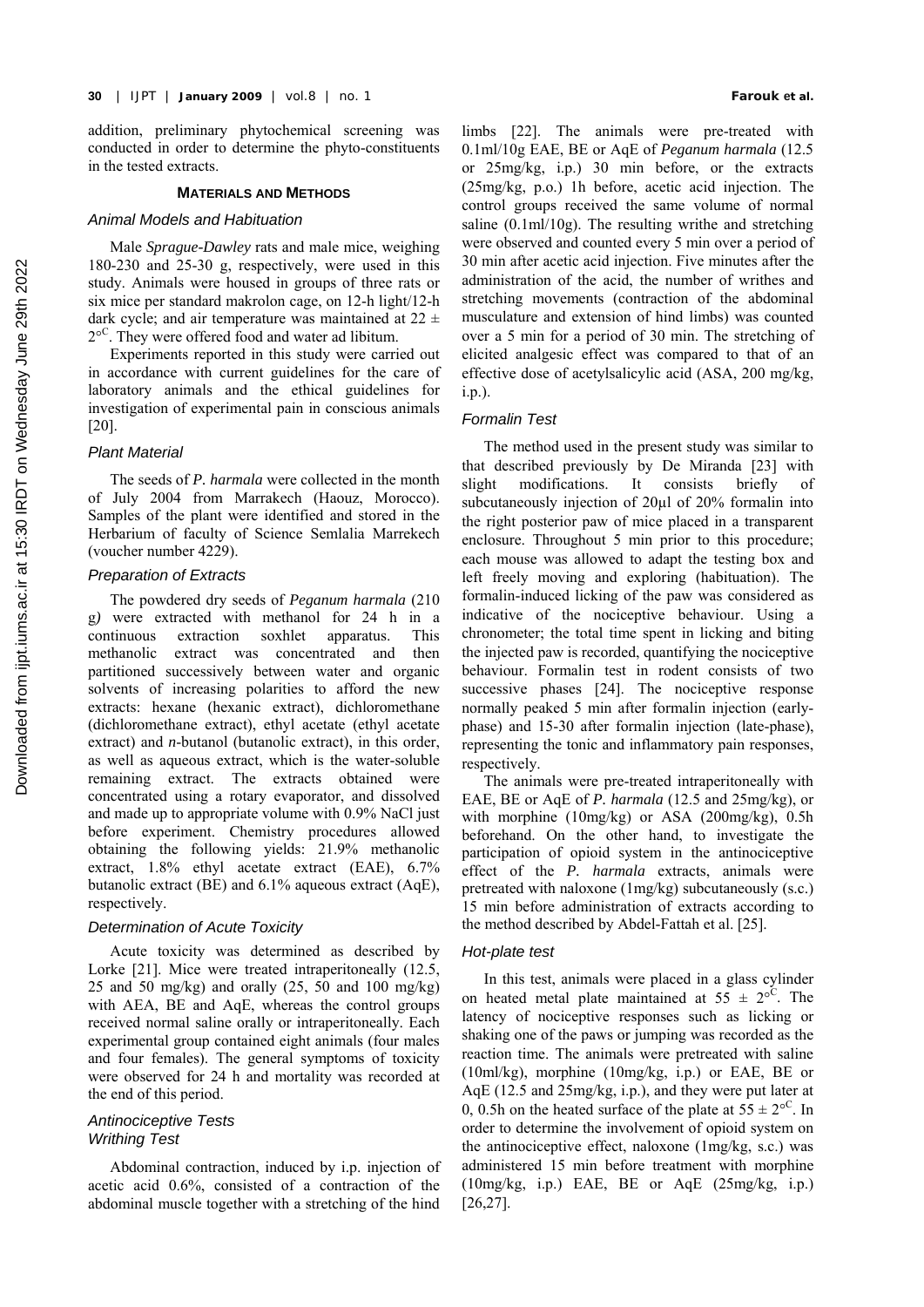## **Analgesic effect of** *Peganum harmala* **L.** ijpt.iums.ac.ir | **31**

**Table 1.** Effect of ethyl acetate, butanolic and aqueous extracts of *Peganum harmala* seeds on the acetic acid-induced writhing behaviour in mice

| <i>Treatment groups</i> | Dose $(mg/kg)$ | Number of writhes (during 30min) | % of writhes inhibition  |  |
|-------------------------|----------------|----------------------------------|--------------------------|--|
| Control $(i.p.)$        |                | $102.50 \pm 13.55$               |                          |  |
| $EAE$ (i.p.)            | 12.5           | $93.63 \pm 6.3$                  | 8.65                     |  |
|                         | 25             | $84.50 \pm 8.19**$               | 17.56                    |  |
| $BE$ (i.p.)             | 12.5           | $86.13 \pm 4.52**$               | 15.97                    |  |
|                         | 25             | $66.50 \pm 7.45***$              | 35.12                    |  |
| $AqE$ (i.p.)            | 12.5           | $93.00 \pm 5.53$                 | 9.26                     |  |
|                         | 25             | $86.63 \pm 6.07**$               | 15.48                    |  |
| Control $(p.o.)$        |                | $99.88 \pm 7.66$                 | $\overline{\phantom{a}}$ |  |
| EAE(p.o.)               | 25             | $88.38 \pm 11.22^*$              | 11.51                    |  |
| $BE$ (p.o.)             | 25             | $80.25 \pm 5.92$ ***             | 19.65                    |  |
| AqE $(p.o.)$            | 25             | $88.75 \pm 10.66*$               | 11.14                    |  |
| ASA(i.p.)               | 200            | $35.38 \pm 3.2***$               | 65.48                    |  |

Each value represents mean S.E.M, n = 8. Statistical significant test with control was done by Student's *t*- test. \**p*<0.05, \*\**p*<0.01, \*\*\**p*<0.001. EAE = Ethyl acetate extract; BE = Butanolic extract; AqE = Aqueous extract; ASA = Acetyl Salicylic Acid.

## *Tail Immersion Test*

The procedure consisted of immersing the base of the animal's tail in  $55^{\circ}$  heated water [28]. The nociceptive response to this thermal stimulation is indicated by the reflex withdrawal of the animal's tail. Using a chronometer, the latency time was recorded before normal saline or extracts treatment and at 30, 60, 90, 120, 180 or 240 min after treatment. Rats were treated with EAE, BE or AqE (12.5 and 25mg/kg, i.p.).

# *Phytochemical Screening*

Preliminary phytochemical properties of the ethyl acetate, butanolic and aqueous extracts of *Peganum harmala* using standard procedures to identify the constituents, alkaloids with  $H_2SO_4$  and Dragendorff's reagents, flavonoids with the use of Mg and HCl, tannin with Fecl<sub>3</sub> solution, anthocyanes with HCl, sterols and/or terpenes with acetic anhydride and  $H_2SO_4$ , quinons with HCl and ammoniac and saponin with ability to produce suds [29-33].

#### *The Ulcerogenic Activity of Extract*

The ulcerogenic activity of the extract was investigated using the method of Mimura et al. [34]. Mice of either sex were fasted for 18 h with access to water. At the end of the fasting period, the mice were treated intraperitoneally (12.5 and 25mg/kg) and orally (25 mg/kg) with AEA, BE or AqE and ASA (200mg/kg, i.p.), whereas the control groups were received normal saline orally or intraperitoneally. Eight hours after drug administration, animals were sacrificed and the stomachs were opened along the greater curvature. The stomach mucosa was examined for ulcer lesions using a hand lens  $(\times 20$  magnification). The length of lesions on the glandular portion were estimated and summed up to calculate the ulcer index [ 34].

#### *Statistical Analysis*

The mean  $\pm$  SEM response was calculated, and comparisons between the experimental groups were made using *Student's t*-test. The *p* values less than 0.05 were considered significant.

## **RESULTS**

Oral administration (25, 50 and 100mg/kg) and intraperitoneal administration (12.5 and 25mg/kg) of the AEA, BE and AqE did not cause any death and did not show any toxic symptoms or change in general behaviour or other physiological activities of mice. However, an intraperitoneal dose of 50 mg/kg of all extracts induced abdominal writhing, body tremors and slight decrease in locomotor activity.

## *Writhing Test*

As shown in Table 1, the EAE, BE or AqE of *P. harmala*, given by i.p. or p.o. (12.5 and 25 mg/kg) routes, caused a dose-related inhibition of acetic acidinduced visceral nociceptive responses in all of the analysed periods. Furthermore, i.p. administration of extracts was more potent than p.o. Such effects were observed in mice pre-treated by ASA (65.48%). The most potent effect was contributed to the BE (35.12% of writhes inhibitions), as compared with those of the EAE (17.56%) and AqE (15.48%).

## *Formalin test*

Pre-treatment of animals with ethyl acetate or butanolic extracts promoted a significant inhibition of formalin-induced licking in the early and in the late phases only at higher doses (Fig 1), While only the second phase of nociceptive response was significantly reduced by  $25mg/kg$  of aqueous extract ( $p<0.001$ ). When tested in the formalin induced-pain as a reference, ASA caused marked inhibition of licking responses in the second phase  $(p<0.001)$  whereas morphine acted throughout both phases  $(p<0.001)$ .

As shown in Fig 2, naloxone reversed significantly the antinociceptive effect of EAE and BE in the early phase. However, there is no significant effect on the nociceptive effect of AqE. In the late phase, subcutaneously-administered naloxone did not show any significant effect on the *Peganum harmala* extracts antinociception.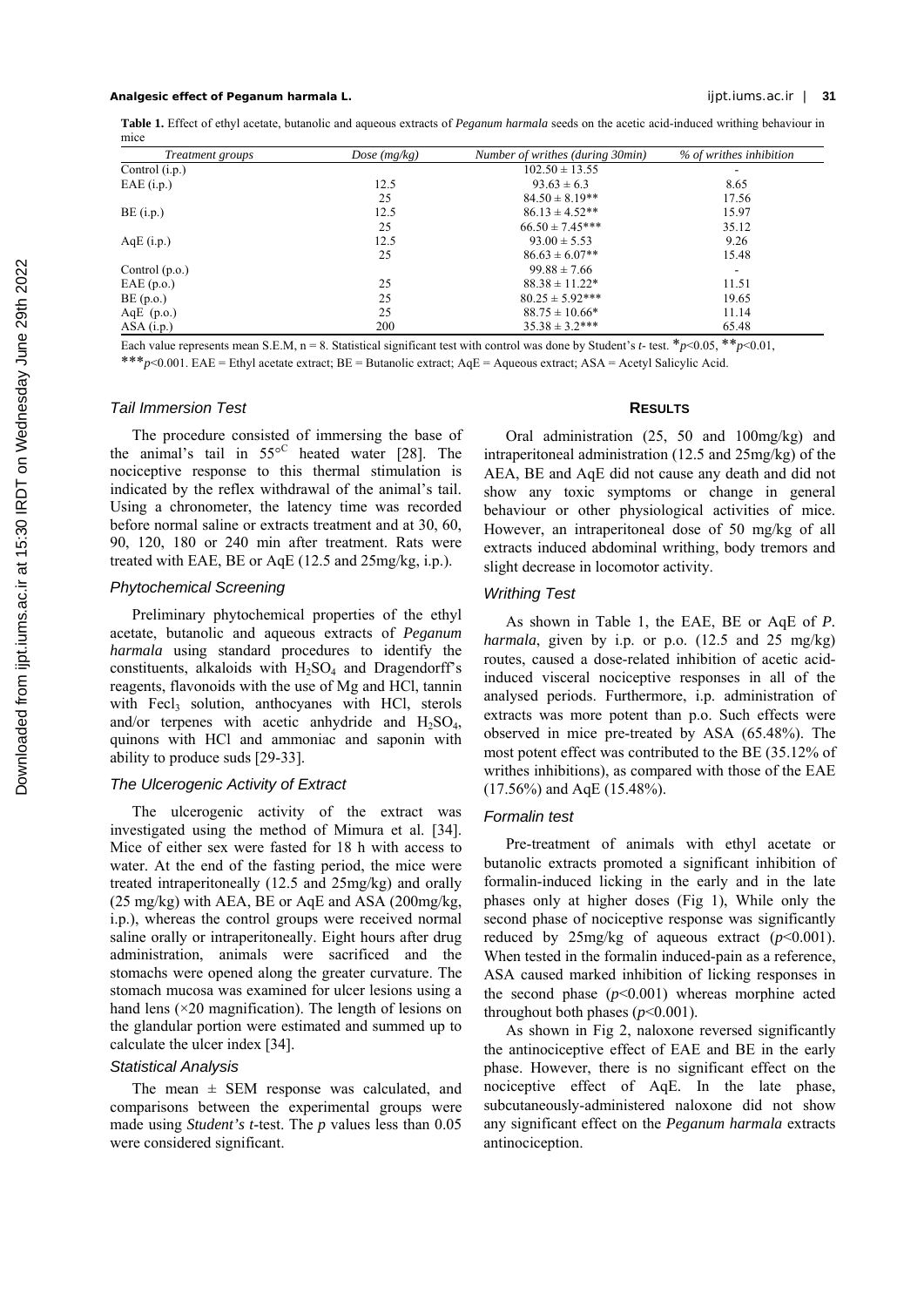

**Fig 1.** Effect of *Peganum harmala* extracts on nociceptive response in first (**A**) and second (**B**) phases of formalin test. Ethyl acetate, butanolic and aqueous extracts (12.5 and 25 mg/kg; i.p.), morphine (10mg/kg, i.p.), ASA (200mg/kg, i.p.) and normal saline were administered 30min before the start of the test. Each Histogram represents the mean latencies ( $\pm$  S.E.M.) for a testing group of eight mice. \**p*<0.05; \*\**p*<0.01 and \*\**\*p*<0.001 compared to control using *Student's t*-test. EAE = Ethyl acetate extract; BE = Butanolic extract; AqE = Aqueous extract; Mor = Morphine; ASA = Acetyl Salicylic Acid; C = Control.



**Fig 2.** Effect of *Peganum harmala* extracts on nociceptive response in first (**A**) and second (**B**) phases of formalin test in absence (-) and presence (+) of naloxone (1mg/kg, s.c.). Ethyl acetate, butanolic and aqueous extracts (25 mg/kg, i.p.) and morphine (10mg/kg, i.p.) were administered 30 min before formalin injection. Each Histogram represents the mean latencies (± S.E.M.) for a testing group of eight mice. \**p*<0.05; \*\**p*<0.01 and \*\*\**p*<0.001 compared to control using *Student's t*-test. EAE = Ethyl acetate extract; BE = Butanolic extract; AqE = Aqueous extract; MOR = Morphine;  $nx =$  naloxone.

#### *Tail Immersion Test*

The pre-treatment of animals with ethyl acetate and butanolic extracts delayed significantly  $(p<0.05)$  the reaction time to the nociceptive stimulus (Fig 3). This effect that was recorded 60 min after extracts administration was potent about 1h and decreased at 2h after this pre-treatment. On the other hand, no difference in the time latencies was observed when the control rats were compared with those pre-treated by aqueous extract.

# *Hot Plate Test*

The results are reported in Table 2. EAE  $(p<0.05)$ and BE (*p*<0.01) (25mg/kg, i.p.) of *Peganum harmala* and morphine (10mg/kg, i.p.)  $(p<0.001)$  significantly increased the reaction time to the nociceptive response in the hot plate. AqE and ASA had no effect on this test. On the other hand, these results also showed that pretreatment with a non-selective opioid receptor antagonist (naloxone, 1mg/kg, s.c.) reversed significantly the antinociceptive effect of the morphine (10mg/kg, i.p.), EAE and BE (25mg/kg, i.p.) in the hot plate test.

## *Phytochemical Screening*

The preliminary phytochemical screening of various extracts of *Peganum harmala* revealed the presence of alkaloids, flavonoids, saponins, sterols, terpenes and

quinines as presented in Table 3. In particular, the EAE and BE were highly positive for the alkaloids and flavonoids but aqueous extract was only positive for alkaloids. Saponin, sterols and terpenes were detected only in the aqueous extract and quinone was positive only for butanolic extract.

#### **DISCUSSION**

The results of present study show that the ethyl acetate, butanolic and aqueous extracts of *Peganum harmala*, administered either intraperitoneally or orally, produces significant antinociceptive action against chemical (acetic acid-induced visceral pain or formalininduced nociception) and thermal (hot-plate test or tailflick) models of nociception in mice and rats. These results also showed that butanolic extract was the most effective and more potent than the ethyl acetate and aqueous extracts.

This work for the first time shows that the EAE, BE or AqE of *Peganum harmala*, when given intraperitoneally or orally, produces dose-related and significant antinociception according to assessment of the abdominal constrictions elicited by acetic acid, a model used to evaluate the potential analgesic activity of drugs.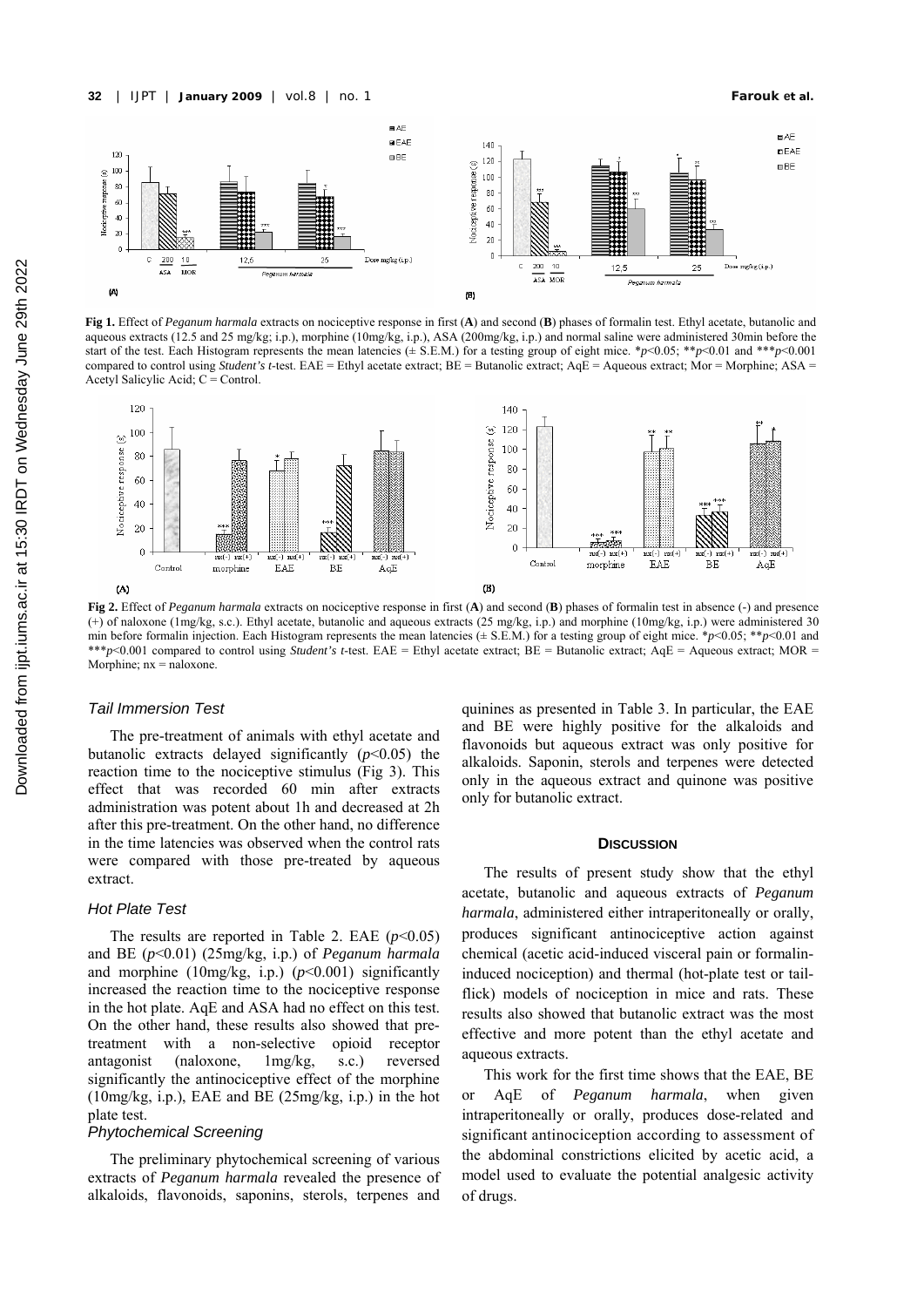## **Analgesic effect of** *Peganum harmala* **L.** ijpt.iums.ac.ir | **33**

**Table 2.**Effect of ethyl acetate, butanolic and aqueous extracts from *Peganum harmala* on the nociceptive response in the hot plate test

| Treatment $(mg/kg)$  |                  | Time after treatment (min) |
|----------------------|------------------|----------------------------|
|                      | 0                | 30                         |
| Control (saline)     | $8.84 \pm 1.09$  | $8.36 \pm 0.97$            |
| EAE                  | $9.25 \pm 0.72$  | $9.46 \pm 0.47*$           |
| BE                   | $8.38 \pm 1.02$  | $11.16 \pm 1.68$ **        |
| AqE                  | $8.54 \pm 0.7$   | $9.16 \pm 1.11$            |
| $EAE(25) + nx$       | $8.46 \pm 0.63$  | $8.55 \pm 0.69$            |
| $BE(25) + nx$        | $8.70 \pm 1.11$  | $8.74 \pm 1.25$            |
| $AqE(25) + nx$       | $8.53 \pm 0.62$  | $8.99 \pm 10.1$            |
| Morphine 10          | $9.80 \pm 1.18$  | $18.60 \pm 2.09$ ***       |
| Morphine $(10)$ + nx | $9.50 \pm 0.91$  | $8.99 \pm 1.48$            |
| ASA 200              | $10.25 \pm 1.72$ | $9.40 \pm 1.82$            |

Each value represents mean S.E.M, n = 8. Statistical significant test with control was done by Student's *t*- test. \**p*<0.05, \*\**p*<0.01, \*\*\**p*<0.001 All injections were i.p. EAE = Ethyl acetate extract; BE = Butanolic extract; AqE = Aqueous extract; nx = naloxone; ASA = Acetyl Salicylic Acid.

**Table 3.** Phytochemical screening of extracts of *Peganum harmala*

| Constituents | Ethyl acetate extract | Butanolic extract | Aqueous extract |
|--------------|-----------------------|-------------------|-----------------|
| Alkaloids    | $^{+++}$              | $^{+++}$          | $^{++}$         |
| Flavonoids   | $^{+++}$              | $^{++}$           | -               |
| Tanins       | -                     | $^{+}$            | -               |
| Saponins     | -                     | -                 | $^{+++}$        |
| Quinones     | -                     | $^{+++}$          |                 |
| Sterols      |                       | -                 | $^{+++}$        |
| Terpenes     |                       | -                 | $^{+++}$        |
| Anthocyanes  |                       | -                 | -               |

Phytochemical test: - negative and + positive, +++ quantitative presence

It has been suggested that acetic acid acts by releasing endogenous mediators that stimulate the nociceptive neurons [22]. It is sensitive to non-steroidal antiinflammatory drugs (NSAIDs) and to narcotics and other centrally acting drugs [ 22, 35, 36]. The results of the present study confirm previous data by demonstrating that morphine (a narcotic drug) and aspirin (a non-steroid anti-inflammatory drug) cause significant inhibition of acetic acid-induced pain. Furthermore, the analgesic effects of the extracts were more prominent than that of ASA, but it was lower when compared to morphine in inhibiting the acetic acid-induced visceral nociceptive response.

The acetic acid-induced writhing method is widely used for the evaluation of peripheral antinociceptive activity [ 37]. Also called as the abdominal constriction response, it is very sensitive and able to detect antinociceptive effects of compounds and dose levels that may appear inactive in other method like tail-flick test [ 38]. Local peritoneal receptors are postulated to be partly involved in the abdominal constriction response [39]. The method has been associated with prostanoids in general, e.g. increased levels of  $PGE<sub>2</sub>$  and  $PGE<sub>2</sub>$  in peritoneal fluids [ 40] as well as lipoxygenase products by some researchers [41, 42].

An important disadvantage of acetic acid-induced writhing method model is that other classes of drugs such as adrenergic antagonists and muscle relaxants can reveal the same effect, [43], favouring possible false positive results. Due to its lack of specificity, it is usual to analyse positive results in the writhing test in combination with the results of other tests. For this reason, the formalin test was performed as well. The test has a distinctive biphasic nociceptive response termed

early and late phases. Drugs that act primarily on the central nervous system inhibit both phases equally while peripherally acting drugs inhibit the late phase [ 44, 45]. Our results showed that the time spent in licking the injured paw was significantly reduced by intraperitoneal administration of the EAE and BE in both phases, while the treatment with aqueous extract (i.p.) protects only the late phase. In this test, the early phase is probably a direct result of stimulation of nociceptors in the paw and reflects centrally-mediated pain while the late phase is due to inflammation with a release of serotonin, histamine, bradykinin and prostaglandins [46] and at least to some degree, the sensitization of central nociceptive neurons [46-48]. In fact, the effect of the EAE and BE on both phases showed that they contain



**Fig 3.** Effect of the ethyl acetate, butanolic and aqueous extracts of *Peganum harmala* on the nociceptive response in tail immersion test. The tested extracts (25mg/kg, i.p.) and normal saline were administered 30min before testing. Each point represents the mean latencies ( $\pm$  S.E.M.) for a testing group of six rats. \**p*<0.05; \*\**p*<0.01 and \*\*\* $p$ <0.001 compared to control (C) using *Student's t*-test. EAE = Ethyl acetate extract;  $BE = Butanolic extract$ ;  $AqE = Aqueous extract$ ;  $C =$ Control.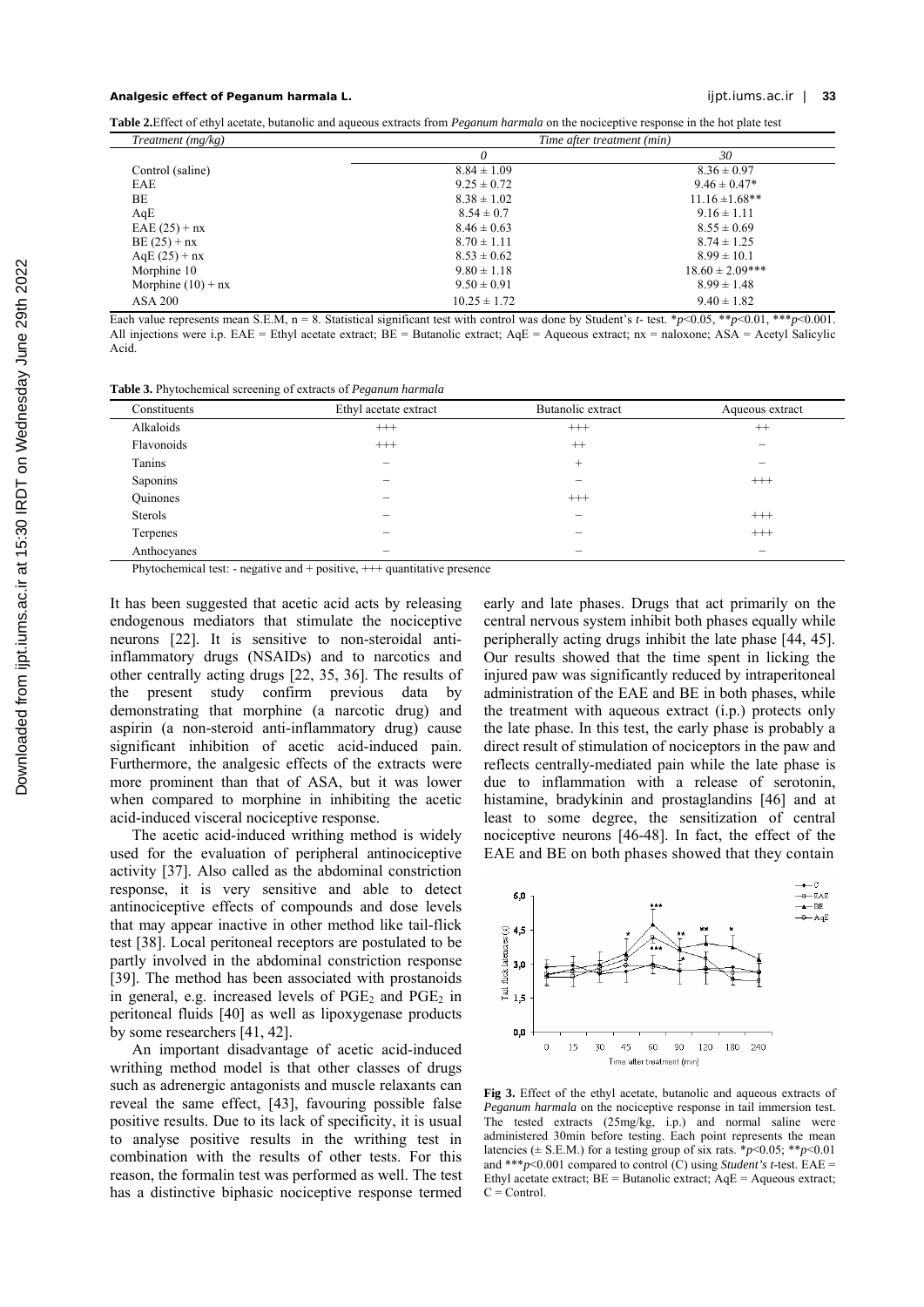active analgesic principles acting both centrally and peripherally, while, the active constituents of aqueous extract act rather peripherally.

On the other hand, our results showed that naloxone reversed the antinociceptive effect of ethyl acetate and butanolic extracts in the first phase but not in the second phase of formalin test. This finding clearly suggests that ethyl acetate and butanolic extracts involve at least partially the opioid system in their antinociceptive action. Furthermore, this result indicated that the ethyl acetate and butanolic extracts contains more than one active compound, and at least, one of their polar components is acting through the opioid system. Besides this suggestion, also a peripheral mechanism seems partly implicated, since the ethyl acetate and butanolic extracts antinociceptive effect in the inflammatory phase was not reversed by naloxone.

In the hot-plate test, a central model that has a selectivity for opioid-derived analgesics [49], intraperitoneal administration of ethyl acetate and butanolic extracts exerts a potent antinociceptive action confirming the central activity of these extracts. It is also interesting to note in this test that pre-treatment with naloxone reversed this antinociceptive activity confirming that antinociceptive action is produced by activation of the opioid system. Furthermore, the central analgesic effect of ethyl acetate and butanolic extracts may be supported by the results recorded in the tail immersion test which is a selective method to screen centrally-acting opiate analgesic drugs. Indeed, the EAE and BE showed marked inhibition on the reaction time to the thermal nociceptive stimulus.

Another interesting result of the current study was the fact that oral administration of the extracts of *Peganum harmala* presented some efficacy effect like intraperitoneal administration in preventing the acetic acid-induced pain but this action was significantly more efficacious when administered by intraperitoneal route, concordant with the fact that pre-systemic metabolic may reduce the concentration of active components of these extracts.

According to these findings, it can be suggested that the central and peripheral effects may result in two classes of extracts compounds. Polar compound(s) which is acting centrally on opioid system is highly present at the ethyl acetate and butanolic extracts. The second class of compounds which is acting peripherally is present at all three extracts. In our phytochemical experiments, we have shown that *Peganum harmala* seeds extracts contain alkaloids, flavonoids, saponin, terpenes, sterols and quinons.

The peripheral antinociceptive effect may be attributed to alkaloids because of their presence at the three extracts. In addition, previous work had reported the antinociceptive effect of alkaloids extract of *Peganum harmala* in formalin test wich is due to the alkaloids [10]. Several flavonoids isolated from medicinal plants have been discovered to possess significant antinociceptive and/or anti-inflammatory effects [ 50]. It is, therefore, possible that both the antinociceptive and anti-inflammatory effects observed with

ethyl acetate and butanolic extracts may be attributable to its flavonoids.

In conclusion, this study has shown that ethyl acetate, butanolic and aqueous extracts of *Peganum harmala* possess significant anti-nociceptive effect in laboratory animals at the doses investigated. The butanolic extract which is effective and potent in the same way of the analgesic reference drug (ASA) acts partly through an opioid-mediated mechanism. Furthermore, the results support the traditional use of this plant in relieving painful conditions. The analgesic ctivity can be related to phytochemicals such as alkaloids, flavonoids, terpenes, saponin and sterols reported in the seeds extracts. Further studies are in fact currently underway to isolate and characterize the active principle(s) of the crude extracts.

#### **ACKNOWLEDGEMENTS**

We gratefully acknowledge Mr. Regragui for their help in providing animals and drugs. We are also grateful to Pr. A. Ouhamou for botanical identification.

#### **REFERENCES**

- 1. Elisabetsky E, Castilhos ZC. Plants used as analgesics by Amazonian Caboclos, as a basis for selecting plants for investigation. *Int J Crude Drug Res* 1990; 28**:** 309-20.
- 2. Katzung BG. Basic and clinical pharmacology, 11<sup>th</sup> ed. Appleton and Lange, USA 2009. pp. 523-5, 602-5.
- Mills S, Bone K. Principles and practice of phytotherapy. Churchill Livingstone, Edinburgh 2000, pp. 23-4, 31-4, 229-31.
- 4. Cakci I, Ulug HY, Inci S, Tunctan B, Abacigk N. Antinociceptive effect of some amaryllidaceae plants in mice. *J Phar Pharmacol* 1997; 49828-30.
- 5. Garrido G, Gonzalez D, Delporte C, Backhous, N, Quintere G, Nunez-Selles AJ, Morales MA. Analgesic and anti-inflammatory effects of *Mangidera indica L.* extract. *Phytother Res* 2001; **15:**  18-21.
- 6. Hajhashemi V, Ghanadi A, Pezeshkian SK. Antinociceptive and anti-inflammatory effects *Satreja hortensis L.* extracts and essential oil. *J Ethnopharmacol* 2002; 82**:** 83-7.
- 7. Khanna N, Bhatia J. Antinociceptive action of *Ocimum sanctum* (Tulsi) in mice: possible mechanisms involved. *J Ethnopharmacol* 2003; 88**:** 293-6.
- 8. Vian AF, Heckler AP, Fenner R, Rates SM. Antinociceptive activity of *Hypericum caprifoliatum* and *Hypericum Polyanthemum* (Guttiferae). *Braz J Med Biol Res* 2003; 36**:** 631- 4.
- 9. Mandegary A, Sayyah M, Heidari MR. Antinociceptive and antiinflammatory activity of the seed and root extracts of *Ferula gummosa boiss* in mice and rats. *DARU* 2004; 12**:** 58-62.
- 10. Monsef HR, Ghobadi A, Iranshahi M, Abdollahi M. Antinociceptive effects *Peganum harmala L*. alkaloid extract on mouse formalin test. *J Pharm Pharmaceut Sci* 2004; 7**:** 65-9.
- 11. Hilal HS, Young ken HW. Certain poisonous plants of Egypt. Pharmaceutical Society of Egypt, Ed. Dokki, Cairo, Egypt: *The National Information and Documentation Centre, NIDOC* 1983; 88-90.
- 12. El-Bahri L, Chemli R. *Peganum harmala L*: A poisonous plant of North Africa. *Vet Hum Toxicol* 1991; 33**:** 276-7.
- 13. Bellakhdar J. La pharmacopee marocaine traditionnelle. Medecine arabe ancienne et savoirs populaires. Paris: Ibis Press, 1997; pp. 529-30.
- 14. Nadikarni KM. Indian Materia Medica, Vol. 1, Popular Pakistan Limited, Bombay 1976; pp. 927-9.